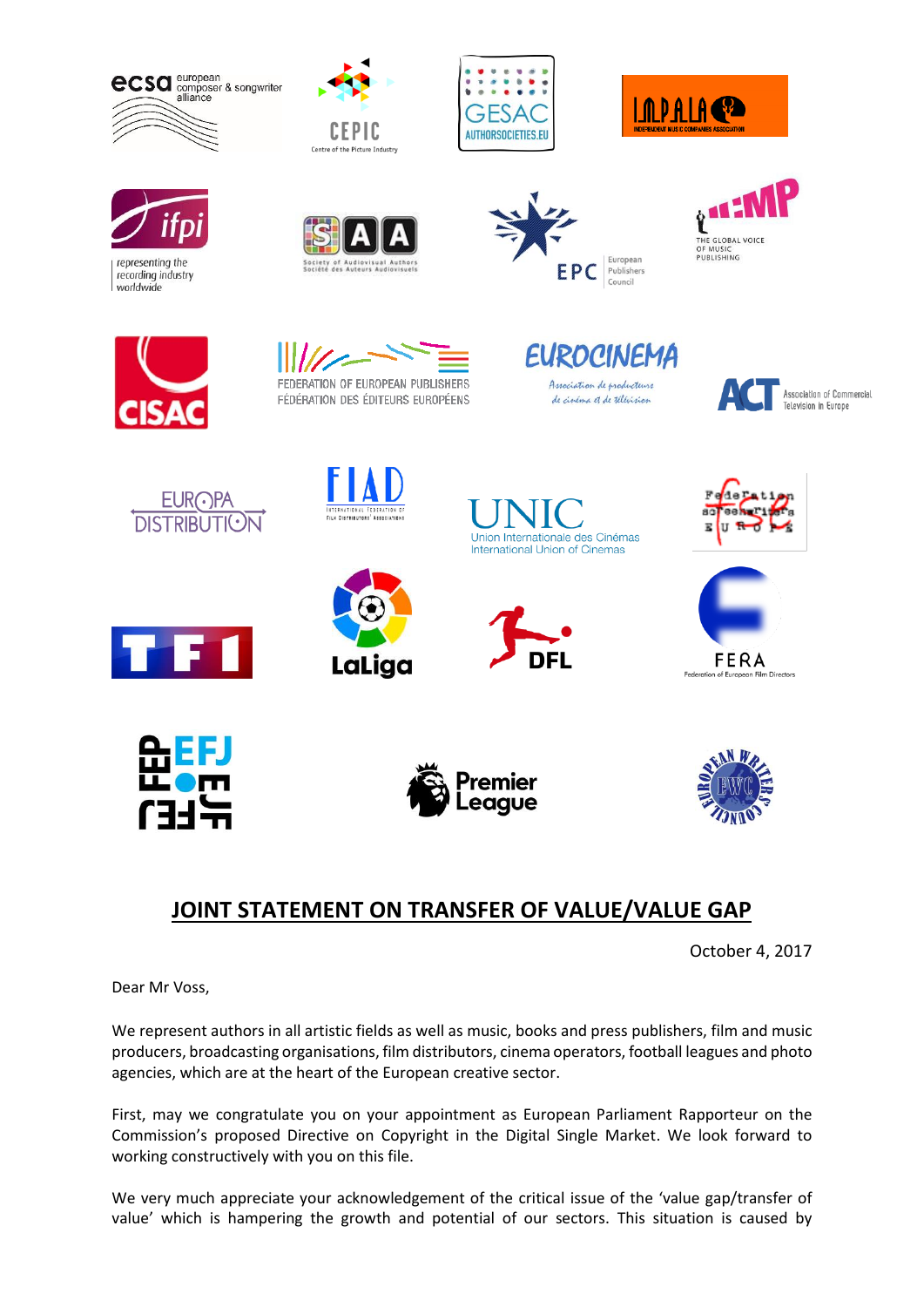inconsistent application and unfaithful interpretation of the European copyright rules by some digital platforms. UUC platforms have become major distributors of creative works - all while refusing to negotiate fair copyright licenses, if at all, with the right holders.

We believe that the European Commission's proposal provides an effective basis for a fair and meaningful solution to this issue. Furthermore, its approach has to a great extent been supported by the CJEU in *L'Oreal v eBay* and confirmed most recently in *Stichting Brein v Ziggo BV* ('The Pirate Bay' case) cases.

Support for robustly addressing the Value Gap / Transfer of Value is reflected in an overwhelming majority of amendments in several of the relevant European Parliament committees, particularly in JURI, as well as the Opinions adopted in CULT and ITRE. We also fully support the amendments that you have tabled in LIBE and co-signed in JURI. We do not however support the IMCO Committee Opinion which would exacerbate rather than solve the Value Gap/Transfer of Value problem.

A meaningful legislative solution to remove the distortion undermining Europe's creative content market must clarify, in line with the CJEU case law, that platforms that store and provide access to copyright protected content uploaded (or displayed) by their users:

- undertake copyright relevant acts (i.e. communication to the public and as the case may be reproduction); and
- cannot benefit from the 'Safe Harbour' regime in Art. 14 of the E-Commerce Directive because they play an active role by, for instance, promoting such content or optimising the presentation of it.

Without clarification of the two points outlined above, there will be no solution for the producers and creators of European creative content.

The creative sectors seek a fair digital market, one in which the participants can operate with legal certainty and on a level playing field.

We look forward to working with you to ensure that the European Parliament's eventual position reflects the legal and economic realities of the market, stops free-riding by certain platforms and brings long-sought fairness for creators and creative industries.

We remain at your disposal for any complementary information you may require.

Yours sincerely,

**ACT** - The Association of Commercial Television in Europe represents the interests of leading commercial broadcasters in 37 European countries. The ACT member companies finance, produce, promote and distribute content and services benefiting Europeans across all platforms. At ACT we believe that a healthy and sustainable commercial broadcasting sector has an important role to play in the European economy, society and culture.

**CEPIC** - As the Center of the Picture Industry, CEPIC federates 600 picture agencies and photo libraries in 20 countries across Europe, both within and outside the European Union. It has affiliates in North America and Asia. CEPIC's membership includes large and smaller stock photo libraries, major photo news agencies, art galleries and museums, video companies. CEPIC has among its members the big global players such as Getty, Shutterstock or Reuters. Through this membership, CEPIC represents more than 250.000 authors in direct licensing. The annual CEPIC Congress extends CEPIC's network on all five continents. It is the largest global gathering of the international photo community representing 90% of the market worldwide.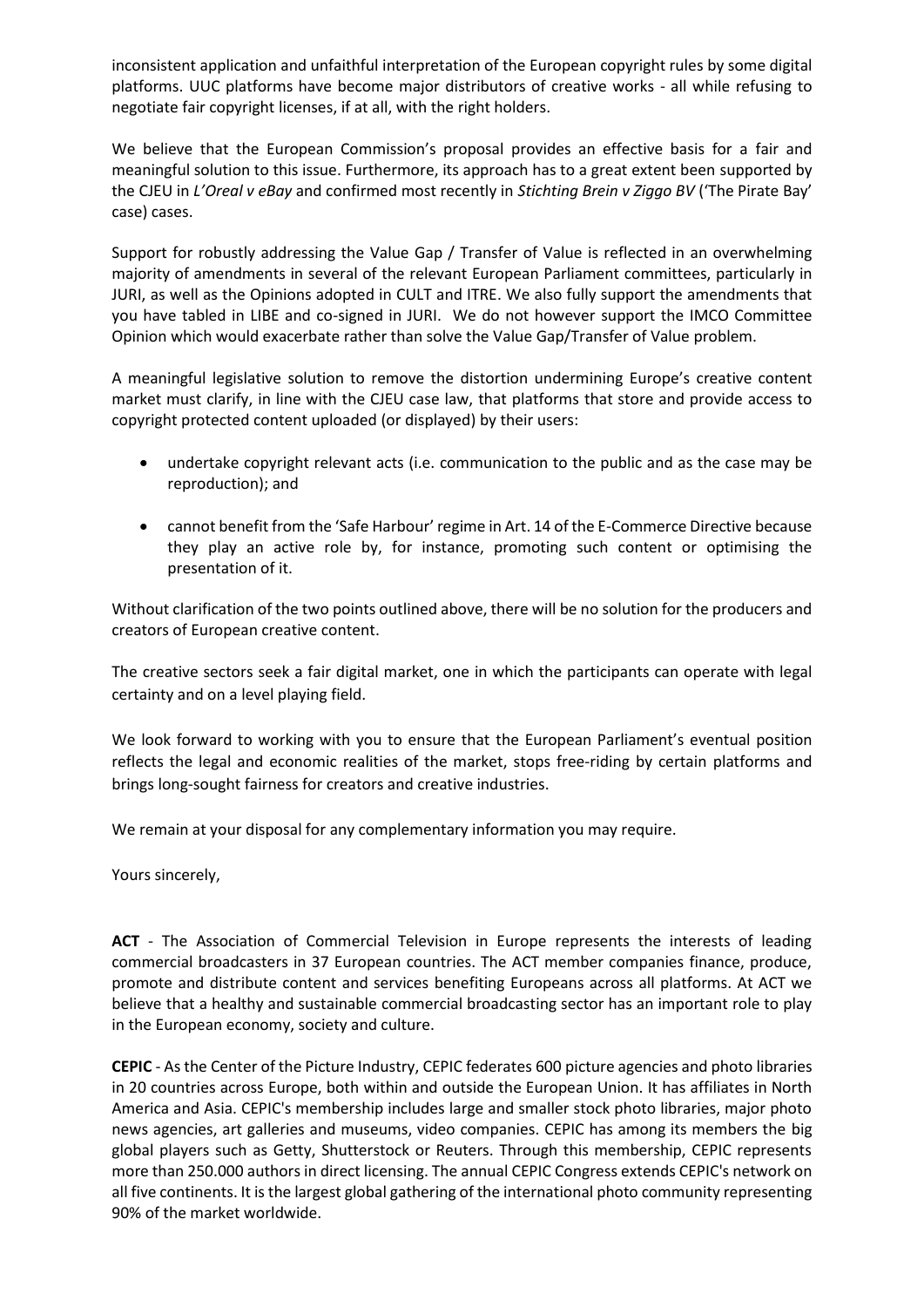**CISAC** - The International Confederation of Societies of Authors and Composers – is the world's leading network of authors' societies (also referred to as Collective Management Organisations, or CMOs). With 240 member societies in 123 countries, CISAC represents over four million creators from all geographic regions and artistic repertoires including music, audiovisual, drama, literature and visual arts.

**DFL -** DFL e.V. brings together 36 professional football clubs in Germany. Under its aegis, DFL Deutsche Fussball Liga GmbH (DFL) organises Liga matches and markets Bundesliga and  $2^{nd}$  Bundesliga at home and abroad.

**ECSA** - The European Composer and Songwriter Alliance (ECSA) represents 57 associations of professional composers and songwriters in 26 European countries and Israel. The Alliance speaks for the interests of music creators of art & classical music (contemporary), film & audiovisual music, as well as popular music[. www.composeralliance.org](http://www.composeralliance.org/)

**EFJ** – The European Federation of Journalists is the largest organisation of journalists in Europe, representing over 320,000 journalists in 71 journalists' organisations across 43 countries. The EFJ was created in 1994 within the framework of the IFJ Constitution to represent the interests of journalists' unions and associations and their journalists. It fights for social and professional rights of journalists working in all sectors of the media across Europe through strong trade unions and associations. The EFJ promotes and defends the rights to freedom of expression and information as guaranteed by Article 10 of the European convention on human rights.

**EUROPA DISTRIBUTION -** Europa Distribution is the European network of independent film distributors**.** Since its creation, it has reinforced the collaboration process among its members through information, brainstorming and training. The network's aim is to strengthen European ties to improve the curation, promotion and distribution of independent films. With over 120 leading independent distributors in Europe and beyond, it serves as the voice of the sector and acts as a network and a think tank. The list of all members is available on our website: [http://www.europa-distribution.org](http://www.europa-distribution.org/)

**EPC** - The European Publishers Council (EPC) brings together Chairmen and CEOs of Europe's leading media groups representing companies with newspapers, magazines, online publishing, journals, databases, books and broadcasting, communicating with Europe's legislators since 1991 on issues that affect freedom of expression, media diversity, democracy and the health and viability of media in the EU. A list of our members can be found o[n www.epceurope.eu](http://www.epceurope.eu/)

**EUROCINEMA** - EUROCINEMA, represents the interests of film and television producers to the European Union bodies concerning all the issues directly or indirectly affecting film production. EUROCINEMA establishes continuing consultation with organisations representing film producers in other Member States of the European Union, and define a common platform of principles and positions, which will enable effective promotion of the European film industry within the framework of the European Union.

**EWC** - EWC is the European non-profit federation of 45 national writers' and literary translators' associations and unions in 28 countries, representing over 150.000 authors in the text/book sector, working in 31 languages.

**FEP** – The Federation of European Publishers represents 28 national books and learned journals' publishers associations of the European Union and the European Economic Area, responsible together 22 billion euros in publishers' revenues (for an estimated market of 40 billion euros) and more than half a million new titles each year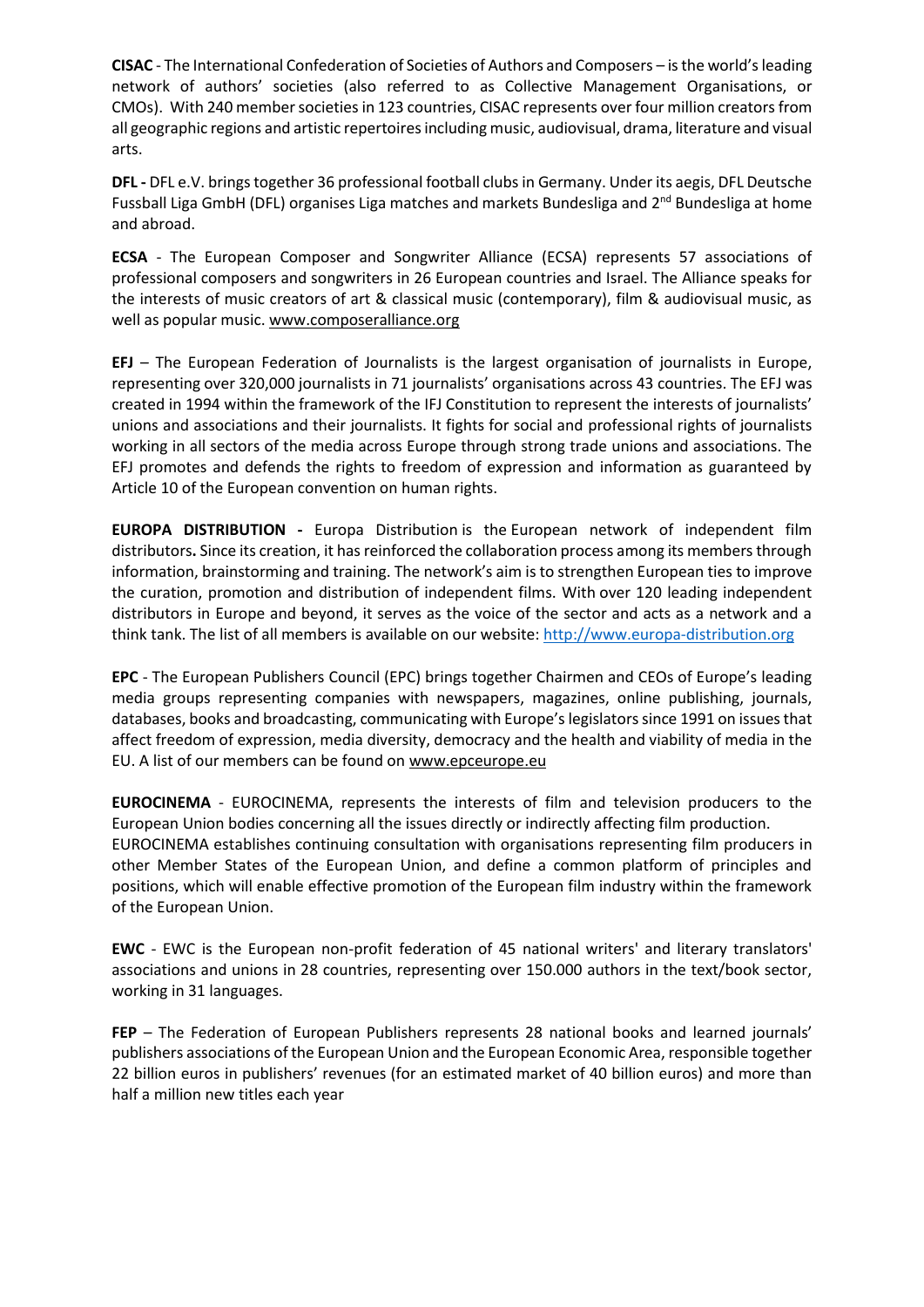**FERA -** The Federation of European Film Directors (FERA), founded in 1980, represents film and TV directors at European level, with 35 directors' associations as members from 29 countries. We speak for more than 20,000 European screen directors, representing their cultural, creative and economic interests[. www.filmdirectors.eu](http://www.filmdirectors.eu/)

**FIAD -** The International Federation of Film Distributors' Associations (FIAD) gathers national organisations of film distribution companies. Film distributors are the intermediates between film producers and cinema exhibitors and cover the entire range of companies: small and medium-sized companies specialized in art house films, as well as larger companies focused on mainstream films. FIAD's members operate in 15 countries where they cover 90 to 100 percent of the theatrical market.

**FSE** - The Federation of Screenwriters in Europe is a network of national and regional associations, guilds and unions of writers for the screen in Europe, created in June 2001. It comprises 24 members from 19 countries, representing more than 10,000 writers in Europe. @ScreenwritersEU - @screenwriterseurope

**GESAC** - Founded in 1990, the European Grouping of Societies of Authors and Composers (GESAC) comprises authors' societies from across the European Union, Iceland, Norway, and Switzerland. As such, we represent more than 1 million creators and rights holders in the areas of musical, audiovisual, visual arts, and literary and dramatic works. More information at [www.authorsocieties.eu](http://www.authorsocieties.eu/)

**ICMP** - ICMP is the world trade association representing the interests of the music publishing community internationally. The constituent members of ICMP are music publishers' associations from Europe, Middle East, North and South America, Africa and Asia-Pacific. Included are the leading multinational and international companies as well as regional and national music publishers, mainly SMEs, throughout the world. As the voice and point of reference of music publishers, the community of composers and songwriters, and the production music sector, ICMP's mission is to increase copyright protection internationally, encourage a better environment for our business and act as an industry forum for consolidating global positions.

**IFPI** - The International Federation of the Phonographic Industry is the organisation that promotes the interests of the international recording industry worldwide. Its membership comprises some 1,300 major and independent companies in 62 countries. It also has affiliated industry national groups in 57 countries. IFPI's mission is to promote the value of recorded music, safeguard the rights of record producers and expand the commercial uses of recorded music in all markets where its members operate.

**IMPALA** - IMPALA is the European association of independent music companies. Its mission is to grow the independent music sector, return more value to artists, promote cultural diversity and entrepreneurship, improve political access and modernise perceptions of the music sector.

**LA LIGA** – The Spanish Football League is a sports association integrated by the sports limited companies and football clubs of First and Second Division participating in the professional football competitions in Spain. The League organises the competition and commercialises the audio-visual rights on the National Championship of First and Second Divisions to national and international operators.

**Premiere League –** The Premier League organises the top division of English football. The competition comprises 380 games in a season and attracts in excess of 360,000 fans each match weekend. Media audiences for the competition are buoyant both in the UK and internationally, with the Premier League competition being broadcast in 188 countries.

**SAA** - The Society of Audiovisual Authors (SAA) is the grouping of European collective management organisations representing audiovisual authors. Its members (31 societies in 23 countries) manage the authors' rights of over 120,000 film, television and multimedia screenwriters and directors. More informatio[n www.saa-authors.eu](http://www.saa-authors.eu/) / Twitter @saabrussels